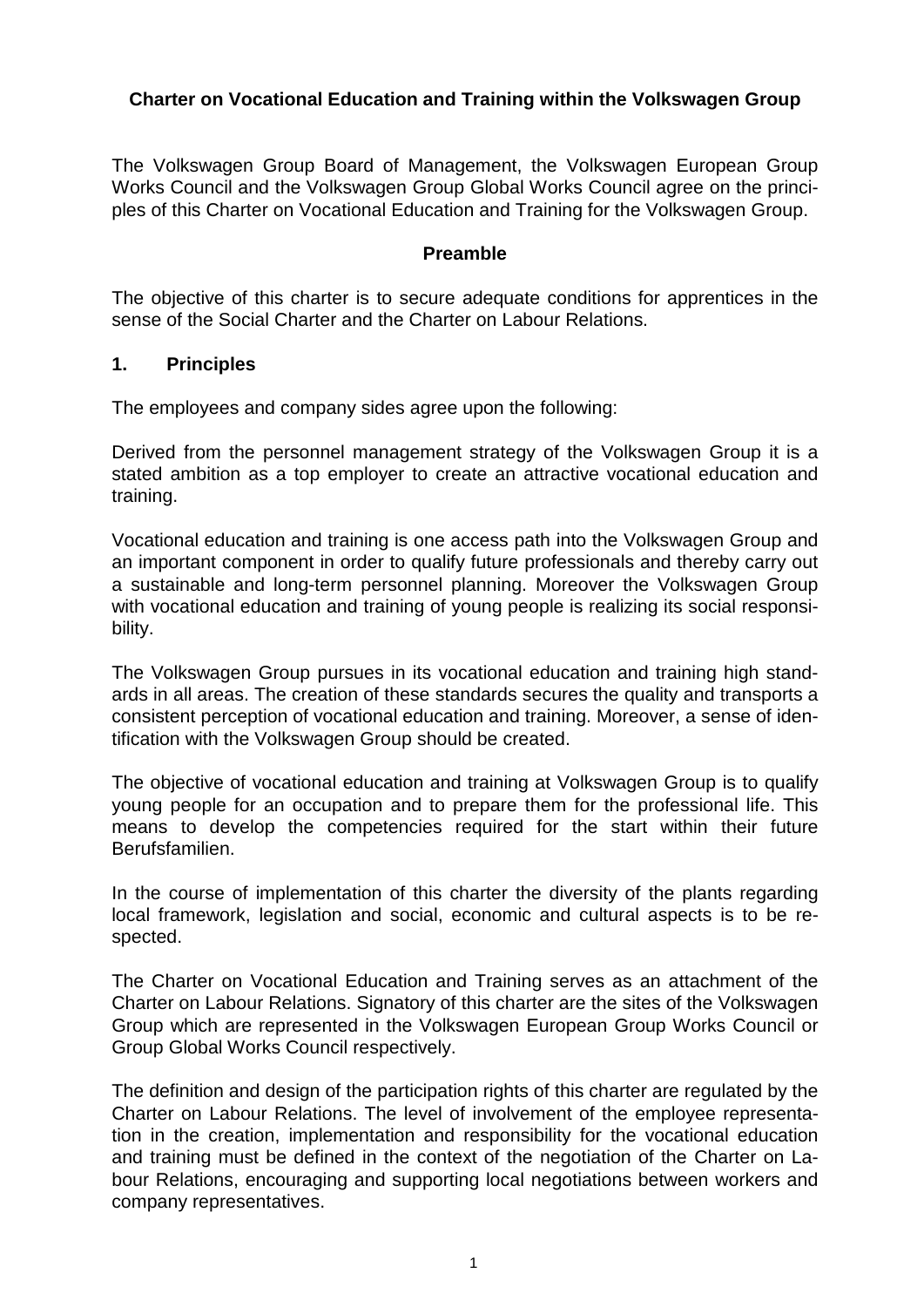Existing better conditions prevail to the establishment of the present charter.

# **2. Area of application**

By the term vocational education and training in the sense of this charter all those employer-employee relationships are being considered that follow the target of a first professional qualification to develop future employees. Apprentices are young people who complete part of their vocational education and training in a school institution as well as in a company, belonging to the Volkswagen Group. The term "apprentices" also includes apprentices in the context of dual studies.

For persons who do not dispose of a direct apprenticeship contract with a company of the Volkswagen Group, however through a third party are in a relationship that is similar to an apprenticeship with the Volkswagen Group (e. g. via an educational third party institution), the Volkswagen Group strives to reach equivalent conditions as described in this charter.

## **Vocational education and training at Volkswagen Group**

## **a) Selection**

The selection process serves to choose the most adequate applicants.

For the selection within one country and one brand a consistent process and within one country across the brands a comparable process has to be described.

In accordance with the Group model of vocational education and training the selection process of apprentices is carried out based on a qualifying exam with a personal interview and a medical aptitude examination.

The qualifying examination and the personal interview must be identical within one brand in one country and comparable within one country across the brands.

The selection is based on transparent and performance-related criteria. The apprentices are being selected according to criteria based on a high technical ability, depending on the occupational profile either a high technological or commercial affinity and a mature personality. Besides school grades, an understanding of technical and mechanical topics, interest in the automotive industry, the willingness to work hard and the ability to work in a team as well as integrity are important criteria.

For a successful development of the vocational education and training, it is important that the local bargaining partners establish the involvement of the employee representation according to the Charter on Labour Relations in the selection process development, selection process implementation as well as the selection phase.

In order to guarantee equal opportunities during the selection process, programs with the objective to address applicants from diverse target groups (e. g. women, disabled persons and persons with performance constraints) can be defined and agreed upon. The local bargaining partners are aiming for joint targets during the selection process, according to the level of involvement in the sense of the Charter on Labour Relations.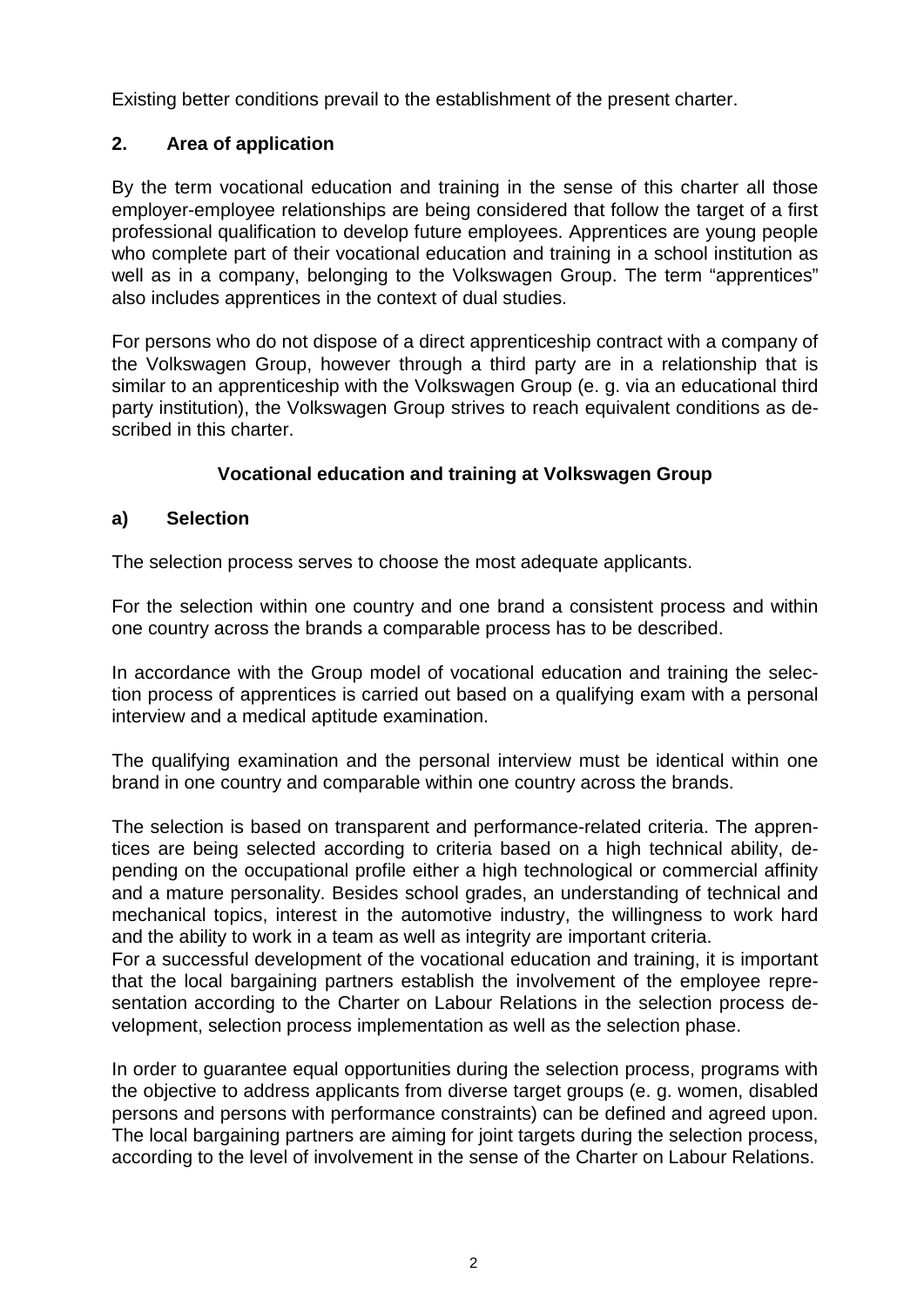# **b) Duration of vocational education and training**

The duration of a "Dual vocational education and training" in school institution and company is orientated on the local legal framework. In order to guarantee group-wide a comparable competence level of a skilled worker the duration must cope with the high quality aspirations and the competence demands within the Berufsfamilien.

The aim is to ensure that the apprentices in an appropriate duration period are being imparted all training contents relevant to successfully complete the apprenticeship. This means also to integrate the apprentices in an adequate timely manner into the operational processes of the Berufsfamilien using operationally applied technology.

## **c) Quality in vocational education and training**

For the Volkswagen Group vocational education and training plays a key role as it provides the school graduates with the necessary knowledge and skills needed for their future occupation at the Volkswagen Group.

In order to assure a high quality standard of the vocational education and training, the Volkswagen Group strives to establish a vocational education and training according to the dual principle. For a purposeful transfer of general knowledge and the specific skills needed in the Berufsfamilien, school and company are seen as equal training places. The Volkswagen Group shall ensure that the training contents are imparted comprehensibly and goal oriented for the final exams.

In order to guarantee an apprenticeship of high quality, the apprentices are to be accompanied and trained in the training centers and departments by qualified operational instructors during the whole apprenticeship.

## **d) Material / facilities**

The apprentices should have access to technically suitable infrastructure in the training center and the department. The equipment of the vocational education and training places and the provided materials need to be aligned with the learning content.

Furthermore, appropriate work equipment and for the assignment time at plant in training centers and production area tools and working clothes should be provided free of charge.

Apprentices have access to all social facilities, such as canteens, break rooms and changing rooms.

#### **e) Monetary / non-monetary support**

The composition of monetary and non-monetary apprenticeship support to be provided by the company must assure conditions for the apprentices during the whole apprenticeship to perform adequately and maintain a good health status.

The concrete design of the composition of the monetary and non-monetary apprenticeship support must consider the local framework conditions and must be defined by the local bargaining partners according to the level of involvement as defined by the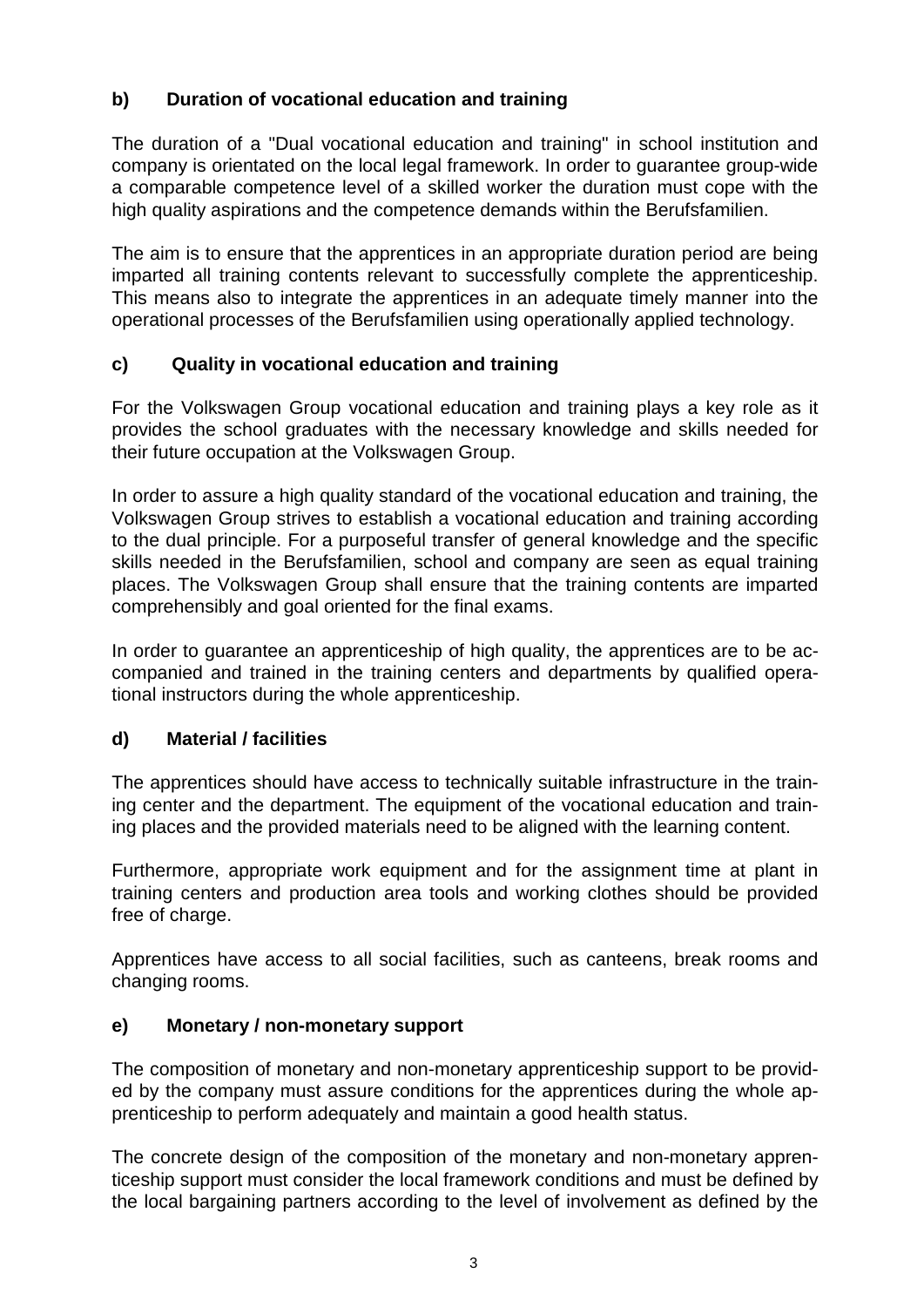Charter on Labour Relations.

## **f) Operating time / break times**

The operating time of an apprentice corresponds at least to the respective national legal requirements or to the minimum standards of the respective economic sectors. The operating time includes the apprentice period in the company, in the school institution as well as the transition time from company to school institution and vice versa. The defined weekly operating time of an apprentice must not exceed the regular weekly working time of an employee and basically takes place from Monday to Friday. Basically the vocational education and training takes place in normal shift.

Differing regulations are negotiable between the local bargaining partners.

The break time for apprentices in order to take a meal cannot be shorter than the one for employees. For the duration it should be taken into account an adequate time for the meal, the transition time to the company restaurant and the recreation phase.

For apprentices of less than 18 years age, an additional recreational break within the regular operating time and under continuation of remuneration must be conceded and cannot be connected with the meal break.

## **g) Vacation**

The number of vacation days complies with the regulations in place at the respective Volkswagen Group site. It has to be assured that apprentices have at least the same regulations as employees. In this aspect it must be taken into account the overall number of official holidays plus the vacation days conceded by the company complimentarily.

For apprentices completing their apprenticeship partly at a school institution, is conceded the possibility to take company vacation days coherently (e. g. a total calendar week) in the time period of the school holidays.

## **h) Transition to a post-apprentice employment**

As a socially responsible employer and reliable provider of dual vocational education and training, the Volkswagen Group strives to offer a post-apprentice employment in the respective region, which ideally should be adequate to the occupation.

The local bargaining partners should discuss the amount of apprenticeships and / or takeover of apprentices according to the level of involvement as defined by the Charter on Labour Relations.

The following items should be considered:

- performance criteria for the takeover (for example EFAplus, final grades of the vocational training) and

- the economic situation of the company.